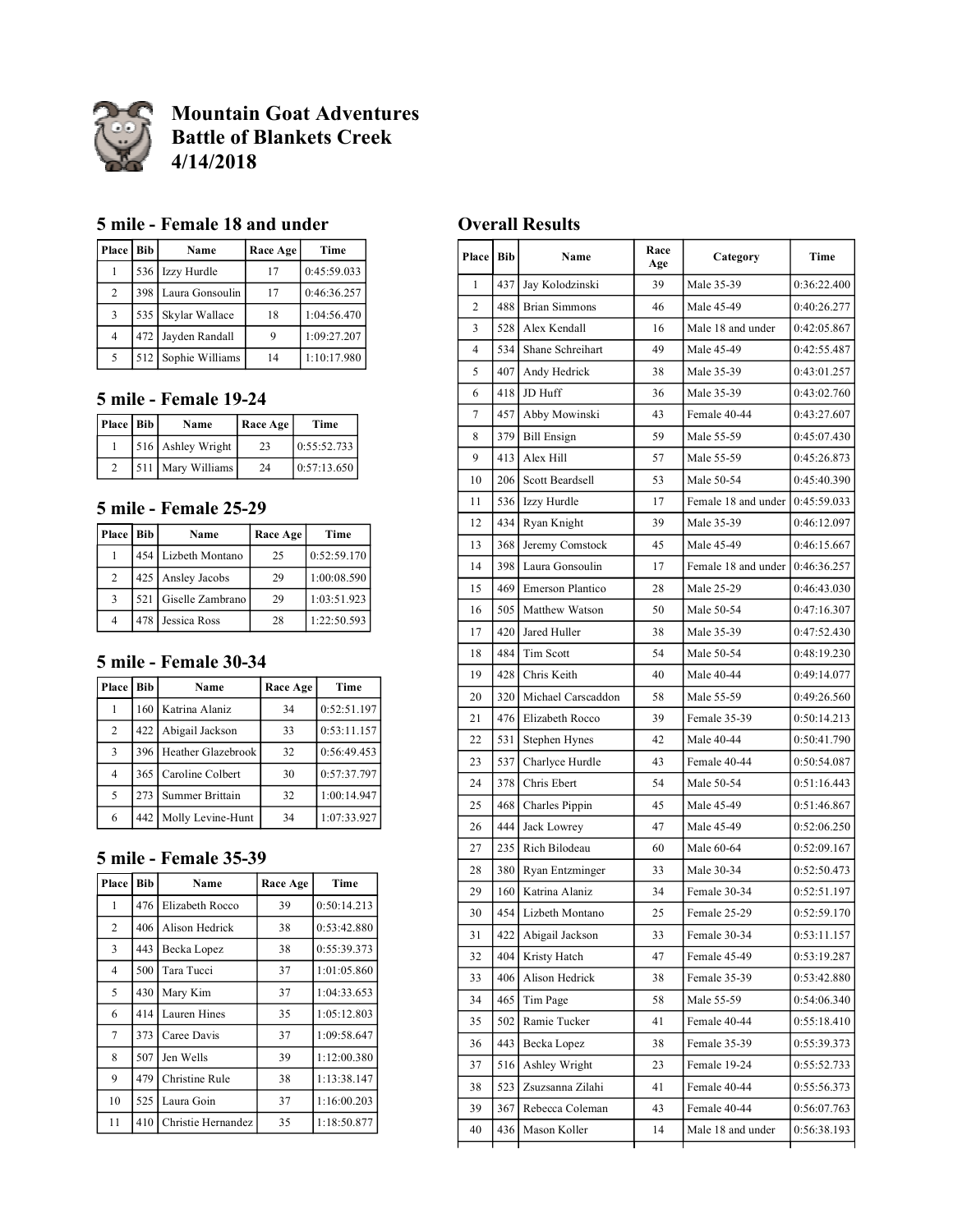### **5 mile - Female 40-44**

| Place          | <b>Bib</b> | Name               | Race Age | Time        |
|----------------|------------|--------------------|----------|-------------|
| 1              | 457        | Abby Mowinski      | 43       | 0:43:27.607 |
| $\overline{2}$ | 537        | Charlyce Hurdle    | 43       | 0:50:54.087 |
| 3              | 502        | Ramie Tucker       | 41       | 0:55:18.410 |
| $\overline{4}$ | 523        | Zsuzsanna Zilahi   | 41       | 0:55:56.373 |
| 5              | 367        | Rebecca Coleman    | 43       | 0:56:07.763 |
| 6              | 282        | Mary Bruce         | 42       | 1:01:16.303 |
| 7              | 508        | Susan Wentker      | 43       | 1:08:03.710 |
| 8              | 510        | Cheyenne Wiechmann | 42       | 1:09:13.863 |
| 9              | 416        | Holly Varner       | 40       | 1:18:45.627 |
| 10             | 351        | Kristie Cintron    | 40       | 1:22:14.777 |

# **5 mile - Female 45-49**

| Place          | <b>Bib</b> | Name               | Race Age | Time        |
|----------------|------------|--------------------|----------|-------------|
| 1              | 404        | Kristy Hatch       | 47       | 0:53:19.287 |
| $\overline{2}$ | 435        | Edie Koller        | 47       | 0:56:42.250 |
| 3              | 391        | Angie Gatica       | 46       | 0:56:56.567 |
| $\overline{4}$ | 387        | Vikki Frost        | 45       | 1:00:33.697 |
| 5              | 369        | Kim Conrey         | 46       | 1:02:55.563 |
| 6              | 513        | Stephanie Williams | 47       | 1:05:39.663 |
| 7              | 215        | Renee Belcher      | 47       | 1:09:24.890 |
| 8              | 503        | Shannon Tucker     | 48       | 1:22:55.477 |
| 9              | 441        | Valerie Lee        | 46       | 1:26:52.120 |

# **5 mile - Female 50-54**

| Place | Bib                | Name               | Race Age | Time        |
|-------|--------------------|--------------------|----------|-------------|
|       |                    | 522 Deborah Zigler | 52       | 1:01:33.993 |
| 2     |                    | 366 Linda Cole     | 51       | 1:10:46.227 |
| 3     | 481 Cindi Rutledge |                    | 51       | 1:11:13.127 |
|       | 499                | Rebecca Trepper    | 50       | 1:21:11.813 |

### **5 mile - Female 55-59**

| Place          | <b>Bib</b> | Name             | Race Age | Time        |
|----------------|------------|------------------|----------|-------------|
| 1              | 431        | Alicia V. King   | 58       | 1:00:15.870 |
| 2              | 424        | Julie Jackson    | 59       | 1:01:55.480 |
| 3              | 325        | Leslie Champion  | 58       | 1:04:53.400 |
| 4              | 408        | Patricia Hein    | 57       | 1:11:02.680 |
| 5              | 445        | Mary Lubbers     | 56       | 1:11:48.737 |
| 6              | 490        | Renee Speenburgh | 59       | 1:12:06.147 |
| $\overline{7}$ | 514        | Pamela Wood      | 56       | 1:15:10.673 |
| 8              | 310        | Cindy Byrer      | 58       | 1:21:27.853 |
| 9              | 232        | Vicki Bertram    | 59       | 1:28:09.230 |

# **5 mile - Female 60-64**

| Place   Bib | <b>Name</b>   | Race Age | Time        |
|-------------|---------------|----------|-------------|
|             | 520 Susan Yow | 61       | 1:04:43.897 |

| Place | Bib | Name               | Race<br>Age | Category            | Time        |
|-------|-----|--------------------|-------------|---------------------|-------------|
| 41    | 435 | Edie Koller        | 47          | Female 45-49        | 0:56:42.250 |
| 42    | 396 | Heather Glazebrook | 32          | Female 30-34        | 0:56:49.453 |
| 43    | 391 | Angie Gatica       | 46          | Female 45-49        | 0:56:56.567 |
| 44    | 511 | Mary Williams      | 24          | Female 19-24        | 0:57:13.650 |
| 45    | 365 | Caroline Colbert   | 30          | Female 30-34        | 0:57:37.797 |
| 46    | 293 | Don Burkett        | 70          | Male $70+$          | 0:57:59.747 |
| 47    | 395 | Glenn Germaine     | 53          | Male 50-54          | 0:58:40.383 |
| 48    | 456 | Scott Moody        | 47          | Male 45-49          | 0:58:48.570 |
| 49    | 374 | Matthew Davis      | 43          | Male 40-44          | 0:59:17.507 |
| 50    | 482 | Joseph Salter      | 42          | Male 40-44          | 0:59:29.870 |
| 51    | 425 | Ansley Jacobs      | 29          | Female 25-29        | 1:00:08.590 |
| 52    | 273 | Summer Brittain    | 32          | Female 30-34        | 1:00:14.947 |
| 53    | 431 | Alicia V. King     | 58          | Female 55-59        | 1:00:15.870 |
| 54    | 387 | Vikki Frost        | 45          | Female 45-49        | 1:00:33.697 |
| 55    | 500 | Tara Tucci         | 37          | Female 35-39        | 1:01:05.860 |
| 56    | 282 | Mary Bruce         | 42          | Female 40-44        | 1:01:16.303 |
| 57    | 281 | Jerimy Bruce       | 46          | Male 45-49          | 1:01:18.727 |
| 58    | 522 | Deborah Zigler     | 52          | Female 50-54        | 1:01:33.993 |
| 59    | 496 | David Tinsley      | 69          | Male 65-69          | 1:01:42.167 |
| 60    | 424 | Julie Jackson      | 59          | Female 55-59        | 1:01:55.480 |
| 61    | 439 | Larry Lascody      | 75          | Male $70+$          | 1:02:34.793 |
| 62    | 369 | Kim Conrey         | 46          | Female 45-49        | 1:02:55.563 |
| 63    | 370 | Sean Conrey        | 52          | Male 50-54          | 1:03:01.687 |
| 64    | 462 | Mark Oprisch       | 60          | Male 60-64          | 1:03:26.173 |
| 65    | 527 | Dale Smith         | 48          | Male 45-49          | 1:03:32.410 |
| 66    | 521 | Giselle Zambrano   | 29          | Female 25-29        | 1:03:51.923 |
| 67    | 485 | Dale Seeley        | 51          | Male 50-54          | 1:04:08.447 |
| 68    | 430 | Mary Kim           | 37          | Female 35-39        | 1:04:33.653 |
| 69    | 520 | Susan Yow          | 61          | Female 60-64        | 1:04:43.897 |
| 70    | 325 | Leslie Champion    | 58          | Female 55-59        | 1:04:53.400 |
| 71    |     | 324 Glenn Champion | 64          | Male 60-64          | 1:04:54.450 |
| 72    | 535 | Skylar Wallace     | 18          | Female 18 and under | 1:04:56.470 |
| 73    | 414 | Lauren Hines       | 35          | Female 35-39        | 1:05:12.803 |
| 74    | 513 | Stephanie Williams | 47          | Female 45-49        | 1:05:39.663 |
| 75    | 442 | Molly Levine-Hunt  | 34          | Female 30-34        | 1:07:33.927 |
| 76    | 508 | Susan Wentker      | 43          | Female 40-44        | 1:08:03.710 |
| 77    | 515 | Stephen Wood       | 56          | Male 55-59          | 1:08:04.537 |
| 78    | 452 | Jon Mims           | 47          | Male 45-49          | 1:08:13.693 |
| 79    | 532 | Matthew Bingham    | 47          | Male 45-49          | 1:09:04.130 |
| 80    | 510 | Cheyenne Wiechmann | 42          | Female 40-44        | 1:09:13.863 |
| 81    | 151 | Christian Abrams   | 29          | Male 25-29          | 1:09:15.010 |
| 82    | 215 | Renee Belcher      | 47          | Female 45-49        | 1:09:24.890 |
| 83    | 472 | Jayden Randall     | 9           | Female 18 and under | 1:09:27.207 |
| 84    | 373 | Caree Davis        | 37          | Female 35-39        | 1:09:58.647 |
| 85    | 512 | Sophie Williams    | 14          | Female 18 and under | 1:10:17.980 |
| 86    | 366 | Linda Cole         | 51          | Female 50-54        | 1:10:46.227 |
| 87    | 447 | Will McAllister    | 55          | Male 55-59          | 1:10:57.160 |
|       |     |                    |             |                     |             |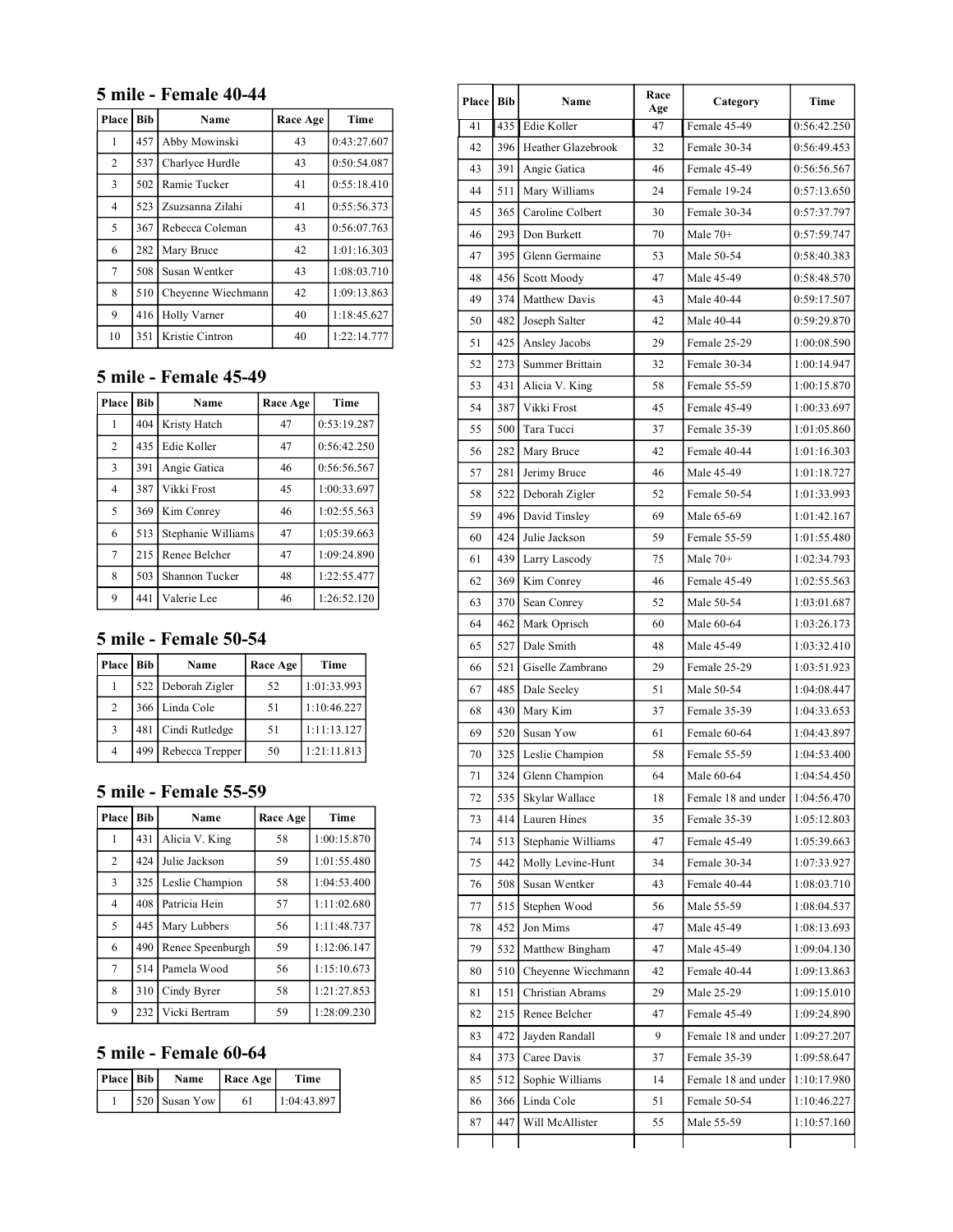#### **5 mile - Female 65-69**

| Place   Bib | Name                 | Race Age | Time        |
|-------------|----------------------|----------|-------------|
|             | 460   Barbara Myrick | 67       | 1:27:11.963 |
|             | 1533 l Susan Burkett | 69       | 1:27:47.677 |

#### **5 mile - Male 18 and under**

| Place   Bib | Name                | Race Age | Time        |
|-------------|---------------------|----------|-------------|
|             | 1528   Alex Kendall | 16       | 0.42:05.867 |
|             | 436 Mason Koller    | 14       | 0.56:38.193 |

#### **5 mile - Male 25-29**

| Place   Bib                 | Name                 | Race Age | Time        |
|-----------------------------|----------------------|----------|-------------|
|                             | 469 Emerson Plantico | 28       | 0:46:43.030 |
| $\mathcal{D}_{\mathcal{A}}$ | 151 Christian Abrams | 29       | 1:09:15.010 |
| 3                           | 381 James Excell     | 29       | 1:18:22.030 |

#### **5 mile - Male 30-34**

| Place   Bib | Name                | Race Age | Time        |
|-------------|---------------------|----------|-------------|
|             | 380 Ryan Entzminger | 33       | 0:52:50.473 |
|             | 459 Anthony Myrick  | 31       | 1:16:02.950 |

#### **5 mile - Male 35-39**

| Place | Bib | Name                 | Race Age | Time        |
|-------|-----|----------------------|----------|-------------|
|       | 437 | Jay Kolodzinski      | 39       | 0:36:22.400 |
| 2     | 407 | Andy Hedrick         | 38       | 0:43:01.257 |
| 3     | 418 | JD Huff              | 36       | 0:43:02.760 |
| 4     | 434 | Ryan Knight          | 39       | 0:46:12.097 |
| 5     | 420 | Jared Huller         | 38       | 0:47:52.430 |
| 6     | 423 | <b>Brent Jackson</b> | 36       | 1:13:55.963 |
| 7     | 376 | Clayton Denton       | 39       | 1:18:51.540 |

### 91 | 507 | Jen Wells | 39 | Female 35-39 | 1:12:00.380 92 490 Renee Speenburgh 59 Female 55-59 1:12:06.147 93 479 Christine Rule 1 38 Female 35-39 1:13:38.147 94 423 Brent Jackson 36 Male 35-39 1:13:55.963 95 | 506 | Carl Wells | 50 | Male 55-59 | 1:14:17.120 96 | 514 | Pamela Wood | 56 | Female 55-59 | 1:15:10.673 97 | 525 | Laura Goin | 37 | Female 35-39 | 1:16:00.203 98 459 Anthony Myrick 31 Male 30-34 1:16:02.950 99 | 538 | Troy Pensa | 46 | Male 45-49 | 1:17:17.773 100 381 James Excell 29 Male 25-29 1:18:22.030 101 | 416 | Holly Varner | 40 | Female 40-44 | 1:18:45.627 102 410 Christie Hernandez 35 Female 35-39 1:18:50.877 103 376 Clayton Denton 39 Male 35-39 1:18:51.540 104 427 David Johnson 154 Male 50-54 1:18:54.570 105 | 165 | Steven Alaniz | 41 | Male 40-44 | 1:19:21.960 106 498 Michael Trepper 52 Male 50-54 1:21:11.547 107 499 Rebecca Trepper 50 Female 50-54 1:21:11.813 108 310 Cindy Byrer 58 Female 55-59 1:21:27.853 109 351 Kristie Cintron 140 Female 40-44 1:22:14.777 110 478 Jessica Ross 28 Female 25-29 1:22:50.593 111 | 503 | Shannon Tucker | 48 | Female 45-49 | 1:22:55.477 112 441 Valerie Lee 146 Female 45-49 1:26:52.120 113 460 Barbara Myrick 67 Female 65-69 1:27:11.963 114 | 533 | Susan Burkett 69 | Female 65-69 | 1:27:47.677 115 232 Vicki Bertram 59 Female 55-59 1:28:09.230

88 408 Patricia Hein 57 Female 55-59 1:11:02.680 89 | 481 | Cindi Rutledge | 51 | Female 50-54 | 1:11:13.127 90 445 Mary Lubbers 56 Female 55-59 1:11:48.737

**Age Category Time**

**Place Bib Name Race Race Age** 

### **5 mile - Male 40-44**

| Place | <b>Bib</b> | Name          | Race Age | Time        |
|-------|------------|---------------|----------|-------------|
|       | 428        | Chris Keith   | 40       | 0:49:14.077 |
| 2     | 531        | Stephen Hynes | 42       | 0:50:41.790 |
| 3     | 374        | Matthew Davis | 43       | 0:59:17.507 |
| 4     | 482        | Joseph Salter | 42       | 0:59:29.870 |
| 5     | 165        | Steven Alaniz | 41       | 1:19:21.960 |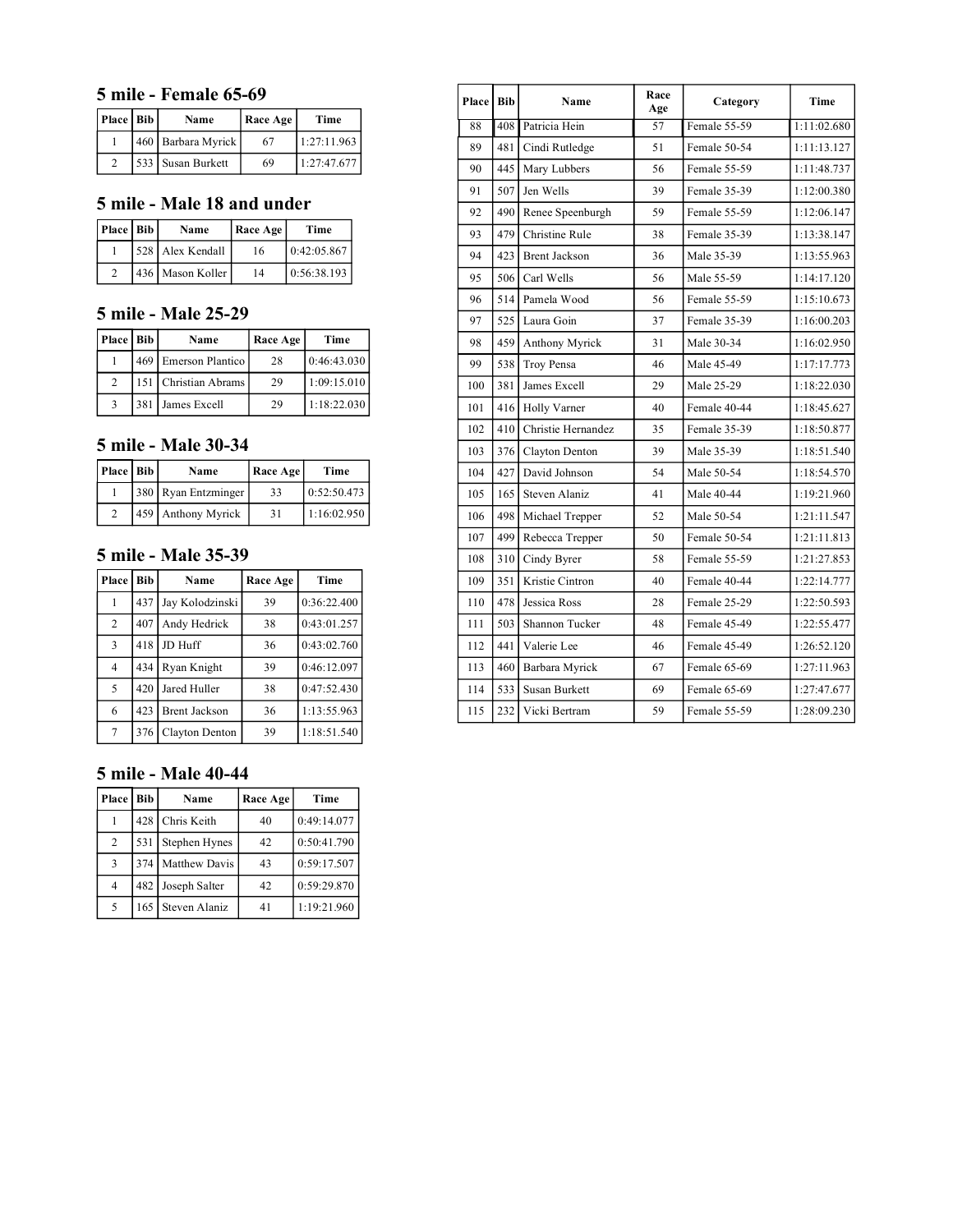### **5 mile - Male 45-49**

| Place          | <b>Bib</b> | Name                 | Race Age | Time        |
|----------------|------------|----------------------|----------|-------------|
| 1              | 488        | <b>Brian Simmons</b> | 46       | 0:40:26.277 |
| $\overline{2}$ | 534        | Shane Schreihart     | 49       | 0:42:55.487 |
| 3              | 368        | Jeremy Comstock      | 45       | 0:46:15.667 |
| $\overline{4}$ | 468        | Charles Pippin       | 45       | 0:51:46.867 |
| 5              | 444        | Jack Lowrey          | 47       | 0:52:06.250 |
| 6              | 456        | Scott Moody          | 47       | 0:58:48.570 |
| $\tau$         | 281        | Jerimy Bruce         | 46       | 1:01:18.727 |
| 8              | 527        | Dale Smith           | 48       | 1:03:32.410 |
| 9              | 452        | Jon Mims             | 47       | 1:08:13.693 |
| 10             | 532        | Matthew Bingham      | 47       | 1:09:04.130 |
| 11             | 538        | Troy Pensa           | 46       | 1:17:17.773 |

### **5 mile - Male 50-54**

| Place          | <b>Bib</b> | Name            | Race Age | Time        |
|----------------|------------|-----------------|----------|-------------|
| 1              | 206        | Scott Beardsell | 53       | 0:45:40.390 |
| $\overline{c}$ | 505        | Matthew Watson  | 50       | 0:47:16.307 |
| 3              | 484        | Tim Scott       | 54       | 0:48:19.230 |
| $\overline{4}$ | 378        | Chris Ebert     | 54       | 0:51:16.443 |
| 5              | 395        | Glenn Germaine  | 53       | 0:58:40.383 |
| 6              | 370        | Sean Conrey     | 52       | 1:03:01.687 |
| $\overline{7}$ | 485        | Dale Seeley     | 51       | 1:04:08.447 |
| 8              | 427        | David Johnson   | 54       | 1:18:54.570 |
| 9              | 498        | Michael Trepper | 52       | 1:21:11.547 |

### **5 mile - Male 55-59**

| Place          | <b>Bib</b> | Name               | Race Age | Time        |
|----------------|------------|--------------------|----------|-------------|
|                | 379        | <b>Bill Ensign</b> | 59       | 0:45:07.430 |
| $\overline{2}$ | 413        | Alex Hill          | 57       | 0:45:26.873 |
| 3              | 320        | Michael Carscaddon | 58       | 0:49:26.560 |
| $\overline{4}$ | 465        | Tim Page           | 58       | 0:54:06.340 |
| 5              | 515        | Stephen Wood       | 56       | 1:08:04.537 |
| 6              | 447        | Will McAllister    | 55       | 1:10:57.160 |
|                | 506 l      | Carl Wells         | 56       | 1:14:17.120 |

# **5 mile - Male 60-64**

| Place   Bib |     | Name              | Race Age | Time        |
|-------------|-----|-------------------|----------|-------------|
|             |     | 235 Rich Bilodeau | 60       | 0:52:09.167 |
| 2           |     | 462 Mark Oprisch  | 60       | 1:03:26.173 |
|             | 324 | Glenn Champion    | 64       | 1:04:54.450 |

### **5 mile - Male 65-69**

| Place   Bib | Name              | Race Age | Time        |
|-------------|-------------------|----------|-------------|
|             | 496 David Tinsley | 69       | 1:01:42.167 |